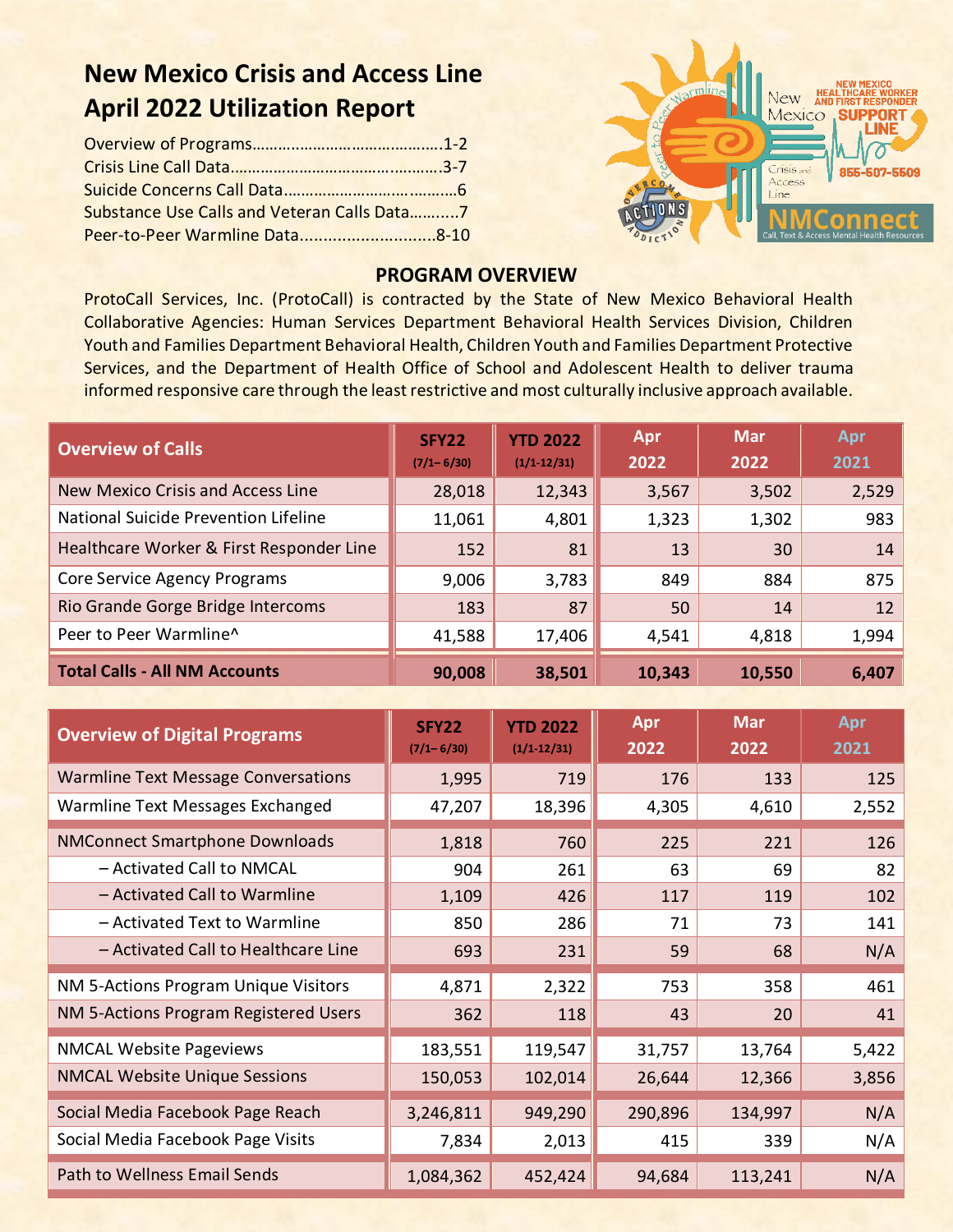

We continue engaging in the community, sharing information about the programs array of services, and participating as behavioral health advocates supporting New Mexicans and the system of care.

| <b>Public Awareness &amp; Community Engagement</b> |                 |                |                |                |                |                   |                |        |
|----------------------------------------------------|-----------------|----------------|----------------|----------------|----------------|-------------------|----------------|--------|
|                                                    | # of encounters |                |                |                |                | # of participants |                |        |
|                                                    | <b>YTD '22</b>  | Apr'22         | Mar'22         | <b>Apr '21</b> | <b>YTD '22</b> | <b>Apr '22</b>    | <b>Mar '22</b> | Apr'21 |
| <b>Community Engagements</b>                       | 172             | 53             | 19             | 74             |                |                   |                |        |
| <b>Program Presentations</b>                       | 19              | 7              | $\mathbf 1$    | 8              | 698            | 365               | 50             | 66     |
| <b>Prevention Trainings</b>                        | 8               | $\overline{2}$ | 3              | 3              | 777            | 382               | 62             | 40     |
| Legislative Encounters                             | 26              | 1              | 0              | 1              |                |                   |                |        |
| <b>Media Interviews</b>                            | $\overline{7}$  | 3              | $\overline{0}$ | $\mathbf{1}$   |                |                   |                |        |
| <b>TOTALS</b>                                      | 230             | 65             | 23             | 86             | 1,475          | 747               | 112            | 106    |

| <i>*Coronavirus/COVID concerns reported</i> | SFY <sub>22</sub><br>$(7/1 - 6/30)$ | <b>YTD 2022</b><br>$(1/1-12/31)$ | Apr<br>2022 | <b>Mar</b><br>2022 | Apr<br>2021 |
|---------------------------------------------|-------------------------------------|----------------------------------|-------------|--------------------|-------------|
| New Mexico Crisis and Access Line           | 2.9%                                | $1.6\%$                          | 0.6%        | 0.5%               | 5.0%        |
| National Suicide Prevention Lifeline        | 1.4%                                | 1.1%                             | 0.5%        | 0.5%               | 1.6%        |
| Warmline                                    | 4.7%                                | 3.4%                             | 1.8%        | 0.4%               | 18.3%       |
| Healthcare Worker & First Responder Line    | 9.9%                                | 9.9%                             | 15.4%       | 2.5%               | 7.1%        |
| <b>CSA Programs</b>                         | 0.8%                                | 0.5%                             | 0.1%        | 3.3%               | 1.4%        |
| <b>Total All New Mexico Accounts</b>        | 3.3%                                | 2.3%                             | 2.0%        | 0.6%               | 11.8%       |

*\*Began tracking calls where Coronavirus/COVID-19 was mentioned as a concern during any call on March 17, 2020*



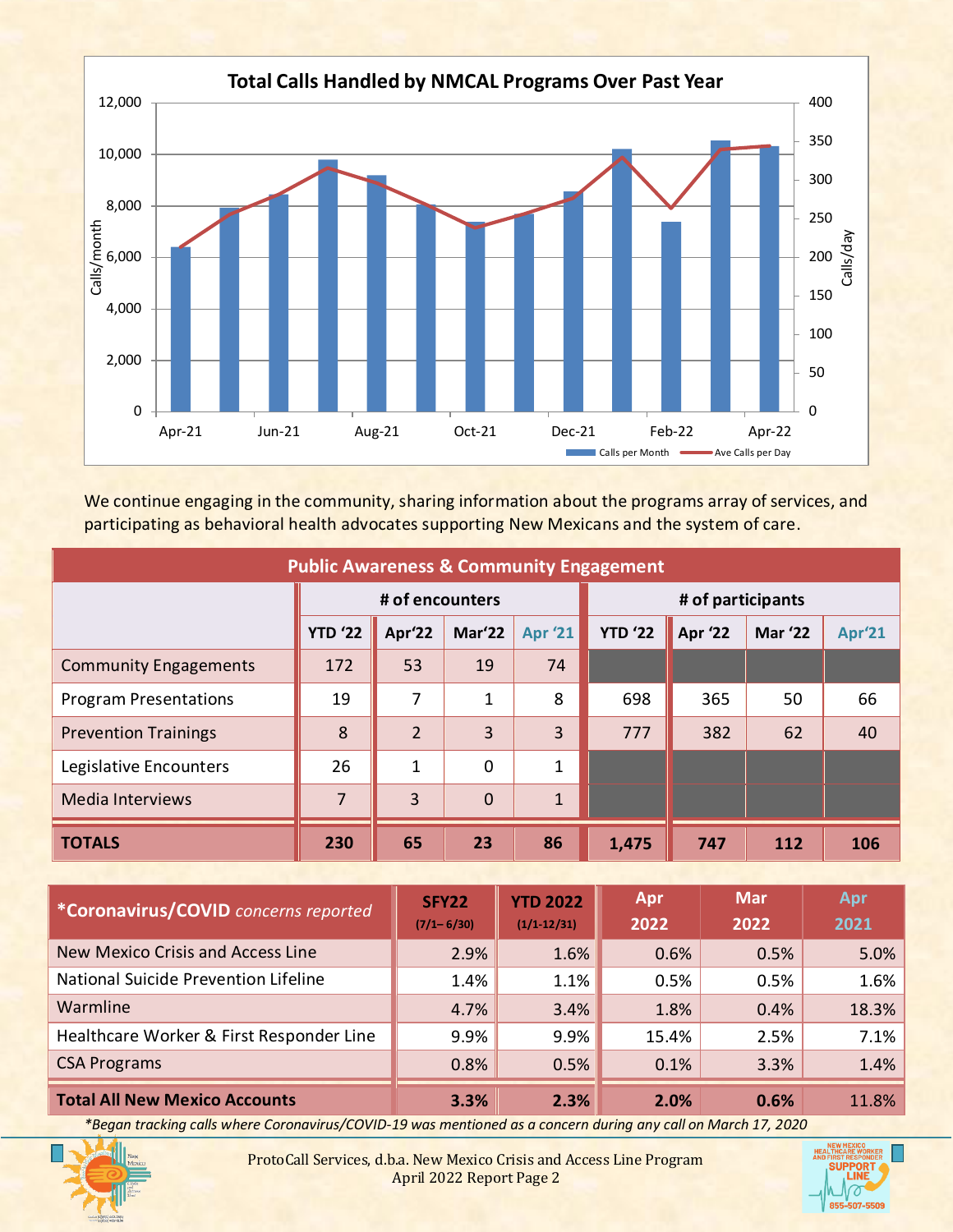#### **CRISIS LINE UTILIZATION DATA**

The following tables and charts provide information about crisis line calls handled by mental health professionals 24 hours a day, 7 days a week, 365 days a year on the New Mexico Crisis and Access Line, the National Suicide Prevention Lifeline, the Healthcare Worker and First Responder Support Line, Core Service Agency After Hour Support Services, and the Rio Grande Bridge Intercoms in Taos.

| <b>Overview of Crisis Line Calls</b>               | <b>SFY22</b><br>$(7/1 - 6/30)$ | <b>YTD 2022</b><br>$(1/1 - 12/31)$ | Apr<br>2022 | <b>Mar</b><br>2022 | Apr<br>2021 |
|----------------------------------------------------|--------------------------------|------------------------------------|-------------|--------------------|-------------|
| * Total Inbound Crisis Line Calls Handled          | 43,515                         | 19,049                             | 5,226       | 5,137              | 4,004       |
| <i>*Total Inbound Clinical Calls Handled</i>       | 17,270                         | 6,813                              | 1,933       | 1,780              | 1,931       |
| Calling about Self                                 | 13,909                         | 5,470                              | 1,577       | 1,396              | 1,556       |
| Calling about a Child                              | 496                            | 200                                | 45          | 72                 | 51          |
| Calling about Another Adult                        | 2,865                          | 1,143                              | 311         | 312                | 324         |
| <b>Outbound Crisis Line Calls</b>                  | 4,905                          | 2,046                              | 576         | 595                | 409         |
| Information/Referral Calls                         | 1,090                          | 402                                | 77          | 143                | 36          |
| Seeking info about Program(s)                      | 101                            | 33                                 | 9           | 7                  | 1           |
| <b>Public Safety Calls</b>                         | 90                             | 39                                 | 13          | 11                 | 14          |
| <b>Administrative Calls</b>                        | 79                             | 26                                 | 7           | 10                 | 1           |
| <b>Other Calls</b>                                 | 2,440                          | 1,083                              | 335         | 325                | 154         |
| <i><b>*Total All Crisis Line Calls Handled</b></i> | 43,622                         | 21,095                             | 5,802       | 5,732              | 4,413       |

*\*Total calls handled does not include fax signals, hang ups, etc…*

| <b>Crisis Line Call Statistics</b>    | SFY22<br>$(7/1 - 6/30)$ | <b>YTD 2022</b><br>$(1/1 - 12/31)$ | Apr<br>2022 | <b>Mar</b><br>2022 | Apr<br>2021 |
|---------------------------------------|-------------------------|------------------------------------|-------------|--------------------|-------------|
| *Average Clinical Call Length         | 26.1 min                | 25.5 min                           | 23.1 min    | 26.5 min           | 28.1 min    |
| Service Level (answered under 30 sec) | 64.0%                   | 64.0%                              | 78.0%       | 55.4%              | 75.9%       |
| <b>Abandonment Rate</b>               | 18.2%                   | 18.0%                              | 8.2%        | 18.8%              | 7.2%        |
| Average Speed of Answer               | 133 sec                 | 70.5 sec                           | 31 sec      | 74 sec             | 34 sec      |

*\*Data is for clinical crisis line calls only*

Professional counseling staff determine a Level of Care for each clinical call. This determination guides conversations to understand if the matter can be resolved on that call, or if a higher level of response is necessary. Most crisis line calls are resolved through supportive telephone counseling.

| <b>Level of Care Clinical Crisis Calls</b> | SFY22<br>$(7/1 - 6/30)$ | <b>YTD 2022</b><br>$(1/1-12/31)$ | Apr<br>2022 | <b>Mar</b><br>2022 | Apr<br>2021 |
|--------------------------------------------|-------------------------|----------------------------------|-------------|--------------------|-------------|
| Routine                                    | 47.3%                   | 47.6%                            | 52.0%       | 45.3%              | 49.9%       |
| Urgent                                     | 46.1%                   | 45.8%                            | 41.1%       | 47.6%              | 42.7%       |
| Emergent                                   | 6.6%                    | $6.6\%$                          | 6.9%        | 7.0%               | 7.4%        |



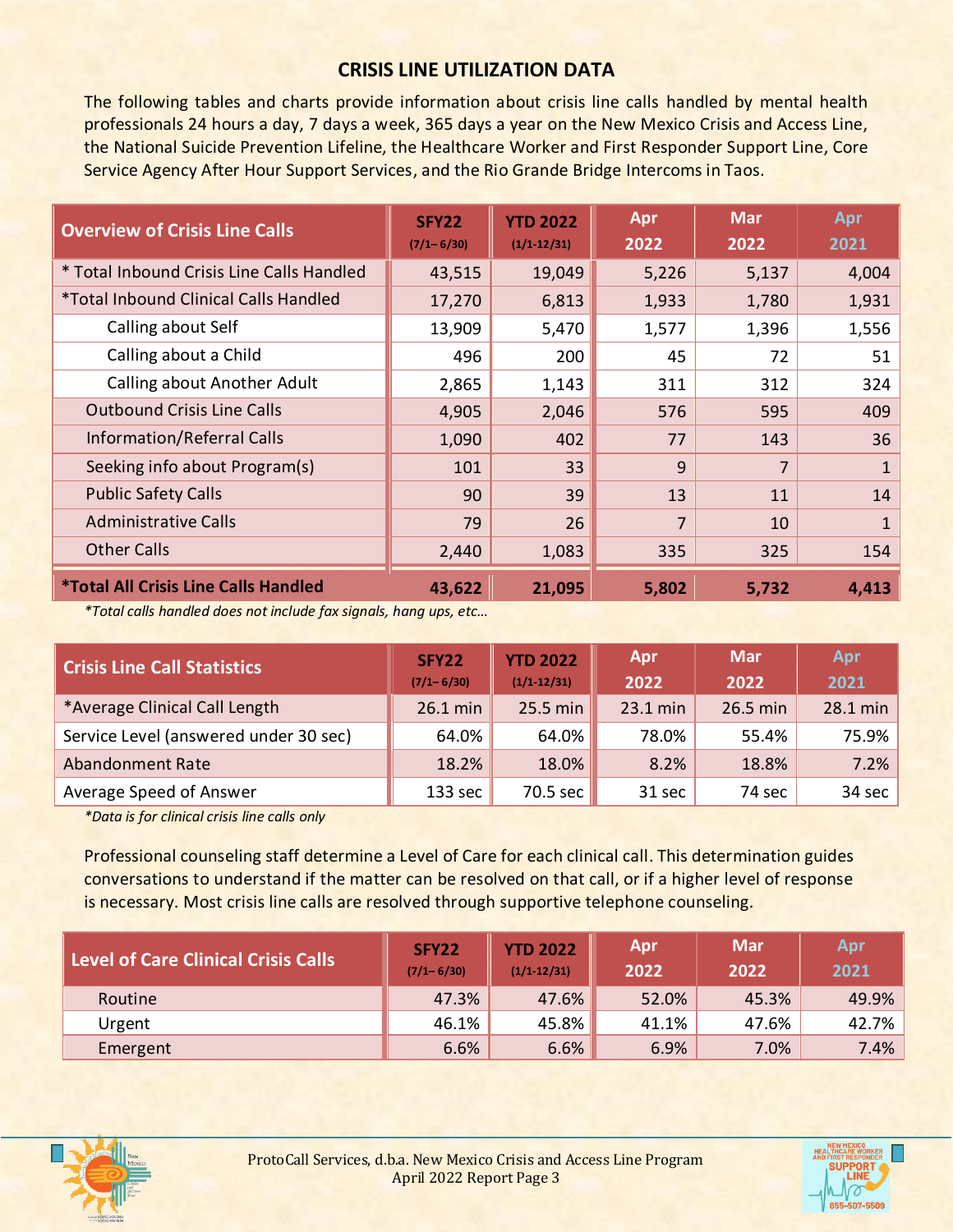It is important to note that demographic information is not gathered on all calls, as callers may decline to provide this information, may not know how to answer, or the call taker may not have asked the question (due to the nature of the call). Because of this dynamic, the total number of calls reflected in each county is less than the full total number of calls reported each year.

Some things to keep in mind when reviewing demographic information of crisis line callers include: (1) a small number of callers contact NMCAL quite frequently, (2) some callers chose not to share their demographic information during the call, and (3) there are community members that do not yet know about the NMCAL resource.

| <b>County of Residence</b> | <b>SFY22</b>   | <b>YTD 2022</b> | *Apr             | <b>Mar</b>      | Apr            |
|----------------------------|----------------|-----------------|------------------|-----------------|----------------|
|                            | $(7/1 - 6/30)$ | $(1/1 - 12/31)$ | 2022             | 2022            | 2021           |
| Bernalillo                 | 7,336          | 2,971           | 851              | 776             | 701            |
| Catron                     | 17             | 10              | 1                | 2               | $\overline{2}$ |
| Chaves                     | 343            | 136             | 42               | 29              | 40             |
| Cibola                     | 136            | 61              | 15               | 17              | 8              |
| Colfax                     | 92             | 30              | 6                | 8               | 9              |
| Curry                      | 219            | 92              | 28               | 22              | 13             |
| De Baca                    | 5              | $\overline{2}$  | $\mathbf{1}$     | $\overline{0}$  | $\mathbf 0$    |
| Dona Ana                   | 1,030          | 340             | 105              | 79              | 105            |
| Eddy                       | 247            | 100             | 29               | 16              | 23             |
| Grant                      | 238            | 83              | 28               | 19              | 11             |
| Guadalupe                  | 23             | 12              | $\overline{4}$   | $6\phantom{1}6$ | 3              |
| Harding                    | 7              | 6               | $\boldsymbol{6}$ | $\mathbf 0$     | $\pmb{0}$      |
| Hidalgo                    | 12             | 5               | $\mathbf 0$      | $\overline{2}$  | $\overline{2}$ |
| Lea                        | 208            | 88              | 16               | 24              | 17             |
| Lincoln                    | 136            | 63              | 16               | 17              | 13             |
| Los Alamos                 | 61             | 15              | 4                | 4               | 6              |
| Luna                       | 125            | 53              | 18               | 16              | $\overline{9}$ |
| McKinley                   | 321            | 117             | 29               | 32              | 41             |
| Mora                       | 16             | 5               | $\mathbf{1}$     | $\mathbf{1}$    | $\mathbf{1}$   |
| Otero                      | 346            | 180             | 70               | 40              | 19             |
| Quay                       | 43             | 11              | $\mathbf 1$      | $\mathbf{1}$    | $\overline{2}$ |
| Rio Arriba                 | 370            | 173             | 42               | 62              | 40             |
| Roosevelt                  | 76             | 33              | 13               | $\overline{7}$  | $\overline{9}$ |
| San Juan                   | 848            | 336             | 77               | 106             | 69             |
| San Miguel                 | 225            | 101             | 19               | 21              | 12             |
| Sandoval                   | 703            | 271             | 77               | 80              | 86             |
| Santa Fe                   | 1,303          | 509             | 135              | 123             | 152            |
| Sierra                     | 82             | 22              | 11               | 3               | 10             |
| Socorro                    | 134            | 92              | 36               | 26              | 8              |
| Taos                       | 500            | 186             | 55               | 59              | 28             |
| Torrance                   | 99             | 37              | $\overline{7}$   | 5               | 9              |
| Union                      | 29             | 9               | $\mathbf{1}$     | $\mathbf{1}$    | $\mathbf 0$    |
| Valencia                   | 426            | 191             | 54               | 49              | 32             |
| Outside NM                 | 870            | 323             | 70               | 78              | 49             |

\*County data is not available in the month of April 2022 due to a system change that impacted reporting



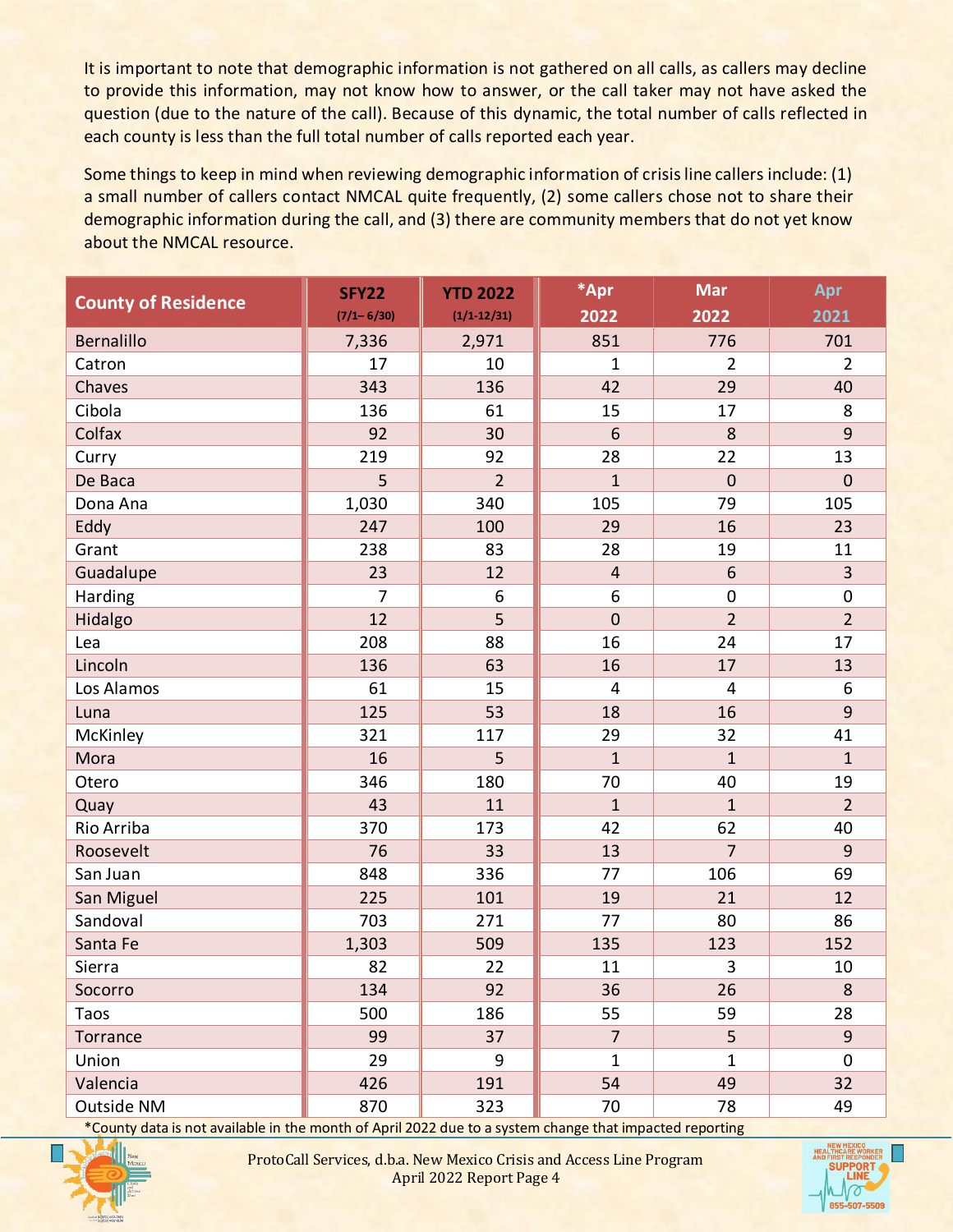Primary presenting reason for the call is determined from the general theme of the caller's concerns. Within each primary category, additional details and other concerns may be discussed.

| <b>Primary Presenting Reason</b><br>-Crisis Line Clinical Calls | <b>SFY22</b><br>$(7/1 - 6/30)$ | <b>YTD 2022</b><br>$(1/1 - 12/31)$ | Apr<br>2022 | <b>Mar</b><br>2022 | Apr<br>2021 |
|-----------------------------------------------------------------|--------------------------------|------------------------------------|-------------|--------------------|-------------|
| Suicide                                                         | 24.5%                          | 24.4%                              | 20.9%       | 25.2%              | 22.9%       |
| Substance Use                                                   | 17.8%                          | 18.0%                              | 17.3%       | 19.4%              | 17.9%       |
| Anxiety                                                         | 9.8%                           | 9.4%                               | 10.9%       | 8.2%               | 12.1%       |
| <b>Situational Stress</b>                                       | 9.2%                           | 8.7%                               | 9.0%        | 7.8%               | 10.8%       |
| <b>Cognitive Concerns</b>                                       | 5.6%                           | 5.5%                               | 5.8%        | 5.1%               | 4.6%        |
| Depression                                                      | 5.5%                           | 5.7%                               | 5.5%        | 6.2%               | 10.8%       |
| <b>Family Concerns</b>                                          | 3.4%                           | 3.8%                               | 4.2%        | 3.5%               | 4.6%        |
| Intimate Partner/Marital                                        | 3.4%                           | 3.4%                               | 3.9%        | 2.8%               | 4.2%        |
| Grief/Loss                                                      | 2.1%                           | 2.2%                               | 2.1%        | 1.9%               | 2.0%        |
| *Health Issue/Chronic Pain                                      | 1.6%                           | 1.6%                               | 2.0%        | 1.7%               | 1.4%        |
| <i><b>*Trauma</b></i>                                           | 1.9%                           | 1.7%                               | 1.9%        | 2.0%               | 2.2%        |
| Medication                                                      | 1.5%                           | 1.5%                               | 1.6%        | 1.7%               | 1.1%        |
| *Loneliness                                                     | 1.6%                           | 1.4%                               | 1.5%        | 1.6%               | 1.8%        |
| <b>Interpersonal Violence</b>                                   | 1.4%                           | 1.3%                               | 1.1%        | 1.4%               | 1.6%        |
| Intentional Self-Injury                                         | 1.5%                           | 1.5%                               | 1.0%        | 1.4%               | 1.0%        |
| *Relationship (Non-Romantic)                                    | 0.6%                           | 0.6%                               | 0.7%        | 0.7%               | 0.8%        |
| Workplace Issue                                                 | 0.4%                           | 0.5%                               | 0.6%        | 0.5%               | 0.3%        |
| Harm to Others                                                  | 0.5%                           | 0.6%                               | 0.4%        | 0.7%               | N/A         |
| Sexual Assault**                                                | 0.3%                           | 0.3%                               | 0.3%        | 0.3%               | 0.1%        |
| * Community Violence                                            | 0.5%                           | 0.1%                               | 0.1%        | 0.1%               | 0.5%        |
| *Sexuality/LGBTQ+ Concerns                                      | 0.1%                           | 0.2%                               | 0.1%        | 0.3%               | 0.1%        |
| Other                                                           | 6.7%                           | 7.5%                               | 9.0%        | 7.4%               | 6.1%        |

| Crisis Line Referrals^<br>- to community resources | <b>SFY22</b><br>$(7/1 - 6/30)$ | <b>YTD 2022</b><br>$(1/1 - 12/31)$ | Apr<br>2022 | <b>Mar</b><br>2022 | Apr<br>2021 |
|----------------------------------------------------|--------------------------------|------------------------------------|-------------|--------------------|-------------|
| Referred to Community BH Agency                    | 4547                           | 1737                               | 443         | 454                | 434         |
| *Submitted OpenBeds Referral                       | 38                             | 32                                 | ำ           | 10                 | N/A         |
| Recommended Wraparound Program                     | 110                            | 78                                 | 28          | 17                 | 3           |
| Recommended Family Peer Support                    | 17                             | 11                                 | 4           | 4                  | $\Omega$    |
| *Suggested NM 5-Actions Program                    | 190                            | 175                                | 53          | 54                 | $\Omega$    |
| *Offered Warmline Program                          | 160                            | 143                                | 59          | 45                 | $\Omega$    |
| <b>Already in Services</b>                         | 2662                           | 1260                               | 403         | 258                | 259         |
| Referral Declined                                  | 2558                           | 1087                               | 370         | 305                | 296         |
| <b>Situation Ineligible for Referral</b>           | 2185                           | 814                                | 240         | 205                | 365         |

\*Option added in December 2021

^Multiple options can be selected, resulting in a data collection in more than one field within this table



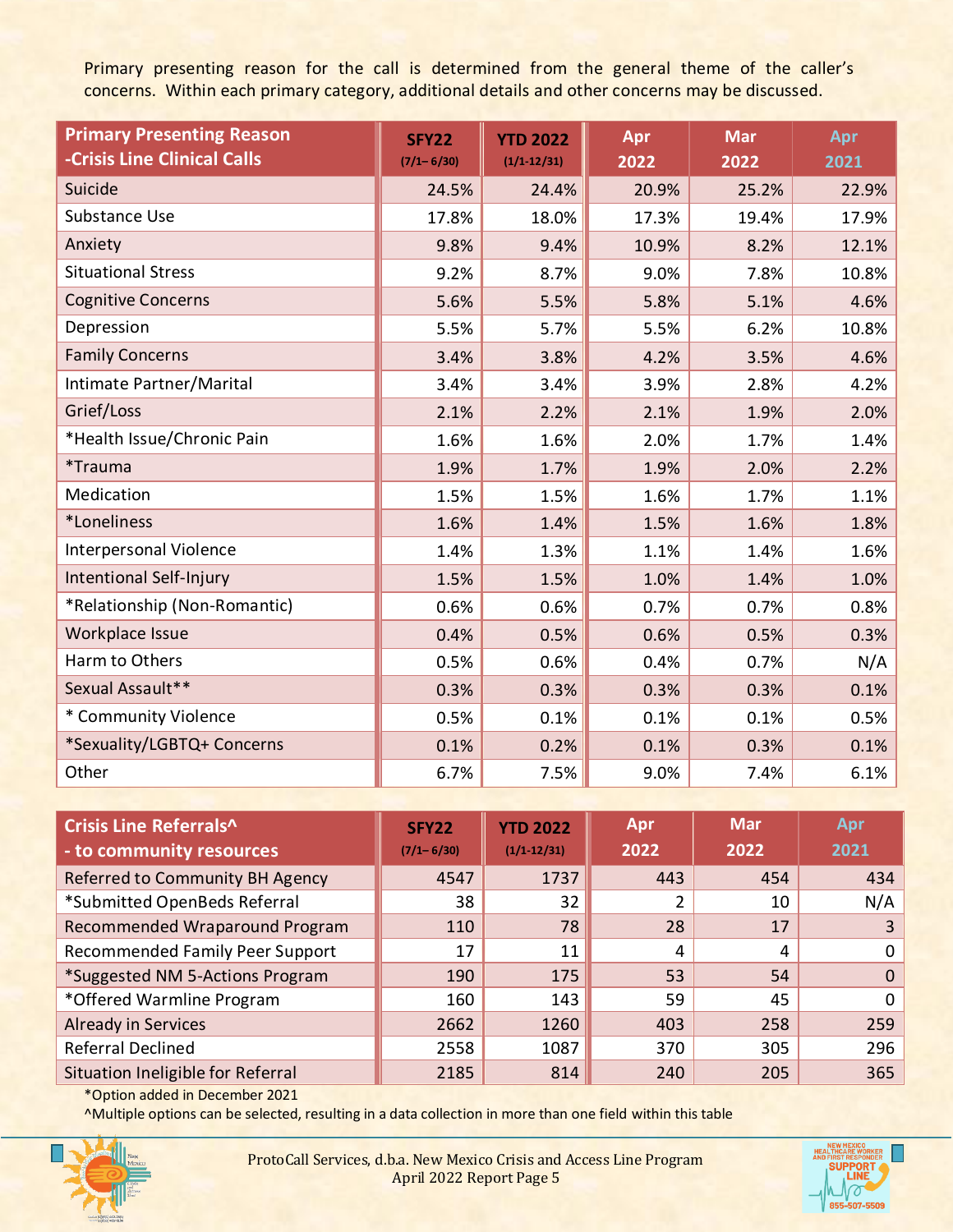| Disposition at the end of the call<br><b>-All Crisis Line Clinical Calls</b>          | <b>SFY22</b><br>$(7/1 - 6/30)$ | <b>YTD 2022</b><br>$(1/1-12/31)$ | Apr<br>2022 | <b>Mar</b><br>2022 | Apr<br>2021 |
|---------------------------------------------------------------------------------------|--------------------------------|----------------------------------|-------------|--------------------|-------------|
| Caller stabilized by counselor, and referred to<br>community resources if appropriate | 92.3%                          | 92.1%                            | 91.8%       | 91.1%              | 91.8%       |
| Counselor made an abuse report                                                        | 1.1%                           | 0.9%                             | 0.8%        | 0.8%               | 1.1%        |
| Caller will take person of concern to hospital                                        | 0.5%                           | 0.5%                             | 0.6%        | 0.9%               | 0.8%        |
| Caller agreed to go to the hospital                                                   | 0.6%                           | 0.7%                             | 0.6%        | 1.1%               | 0.5%        |
| Caller agreed to call 911 regarding immediate danger                                  | 0.2%                           | 0.3%                             | 0.4%        | 0.4%               | 0.2%        |
| Caller conferenced to 911 due to immediate danger                                     | 2.1%                           | 2.0%                             | 2.3%        | 1.8%               | 2.9%        |
| Counselor contacted police with caller's consent                                      | 1.1%                           | 1.1%                             | 0.9%        | 1.3%               | 0.9%        |
| Counselor contacted police without caller's consent                                   | 2.0%                           | 2.4%                             | 2.6%        | 2.5%               | 1.9%        |

## **Calls Involving Thoughts of Suicide**

While suicide is not always the presenting issue on a crisis line call, concerns related to suicide were reported on 35.6% of the calls. The callers reporting concerns about suicide on the crisis line, either for themselves or for another person of concern, were supported in the least restrictive manner possible, and when appropriate had a safety plan created. There are times when NMCAL involves hospital or emergency services, but only when there is not a less intrusive way to keep the caller safe.

| Disposition at the end of the call<br>-Crisis Line Clinical Calls Involving Suicide   | <b>SFY22</b><br>$(7/1 - 6/30)$ | <b>YTD 2022</b><br>$(1/1 - 12/31)$ | Apr<br>2022 | <b>Mar</b><br>2022 | Apr<br>2021 |
|---------------------------------------------------------------------------------------|--------------------------------|------------------------------------|-------------|--------------------|-------------|
| Caller stabilized by counselor, and referred to<br>community resources if appropriate | 84.8%                          | 83.9%                              | 81.3%       | 83.4%              | 81.9%       |
| Caller will take person of concern to hospital                                        | 0.9%                           | 1.1%                               | 1.5%        | 1.6%               | 1.6%        |
| Caller agreed to go to the hospital                                                   | 1.2%                           | 1.4%                               | 1.5%        | 2.3%               | 1.0%        |
| Caller agreed to call 911 regarding immediate danger                                  | 0.3%                           | 0.2%                               | 0.3%        | 0.4%               | 0.3%        |
| Caller conferenced to 911 due to immediate danger                                     | 4.8%                           | 4.5%                               | 5.5%        | 3.8%               | 7.5%        |
| Counselor contacted police with caller's consent                                      | 2.7%                           | 2.6%                               | 2.6%        | 2.3%               | 2.2%        |
| Counselor contacted police without caller's consent                                   | 5.3%                           | 6.3%                               | 7.4%        | 6.2%               | 5.6%        |



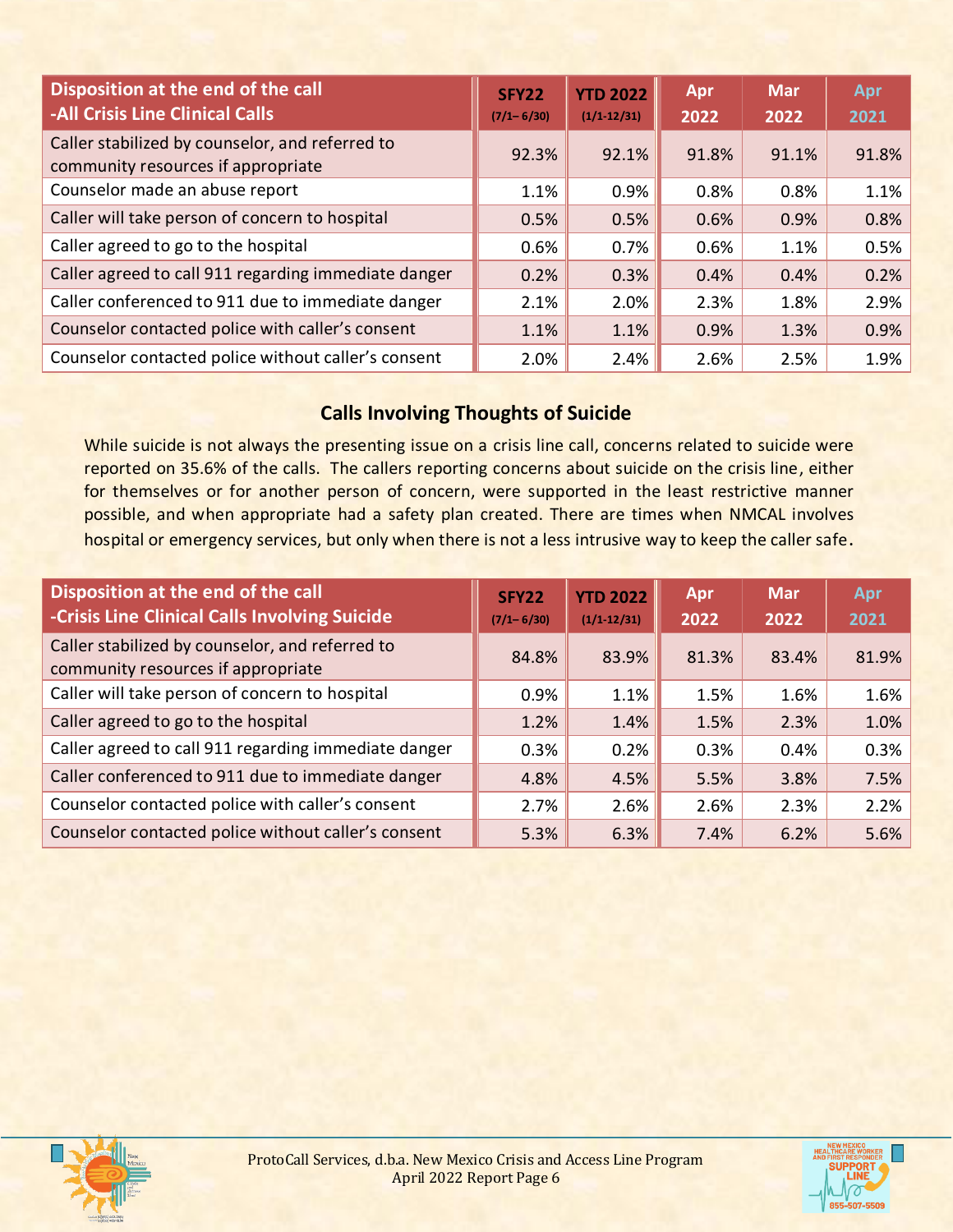### **Integrated Program**

NMCAL is proud to manage an integrated program where callers have a choice to talk to a mental health professional on the crisis line, or a certified peer support on the Warmline. In addition, and because our staff work in collaboration, we are able to connect callers to either program during an engagement.

| Calls Transferred Within Program | SFY <sub>22</sub><br>$(7/1 - 6/30)$ | <b>YTD 2022</b><br>$(1/1-12/31)$ | <b>Apr</b><br>2022 | <b>Mar</b><br>2022 | Apr<br>2021 |
|----------------------------------|-------------------------------------|----------------------------------|--------------------|--------------------|-------------|
| from NMCAL to Warmline           | 108                                 | 43                               | 18                 | 10                 | 9           |
| from Warmline to NMCAL           | 43                                  | 11 <sub>1</sub>                  |                    |                    |             |

#### **Calls Involving Substance Use**

NMCAL and the Warmline are here to support people that may be experiencing substance use concerns. In April 35.6% of crisis line callers reported current concerns were related to the impact drugs and/or alcohol have in their lives. Another 5.3% reported a history of substance use.

In April, callers identified Opioids as component of the primary reason for calling on 5.4% of NMCAL calls, and on 0.2% of the calls on the Peer-to-Peer Warmline.

| <b>Calls Related to Opioid Use</b>   | SFY22<br>$(7/1 - 6/30)$ | <b>YTD 2022</b><br>$(1/1-12/31)$ | <b>Apr</b><br>2022 | Mar<br>2022 | Apr<br>2021 |
|--------------------------------------|-------------------------|----------------------------------|--------------------|-------------|-------------|
| NMCAL calls related to Opioid Use    | 1,032                   | 415                              | 105                | 122         | 114         |
| Warmline calls related to Opioid Use | 110                     | 35 l                             |                    | 10          |             |

## **Calls from Veterans and Active Service Military**

Crisis feels different for everybody. While there is a National Veterans Crisis Line available for veterans, active service military, and their families to engage in, some prefer to call our local program for support.

| Caller Identified as Veteran or<br>Active Service Military | <b>SFY22</b><br>$(7/1 - 6/30)$ | <b>YTD 2022</b><br>$(1/1 - 12/31)$ | <b>Apr</b><br>2022 | <b>Mar</b><br>2022 | Apr<br>2021 |
|------------------------------------------------------------|--------------------------------|------------------------------------|--------------------|--------------------|-------------|
| <b>NMCAL and NSPL</b>                                      | 1,262                          | 446                                | 139                | 135                | 106         |
| Warmline                                                   | 1,617                          | 621                                | 218                | 159                | 113         |



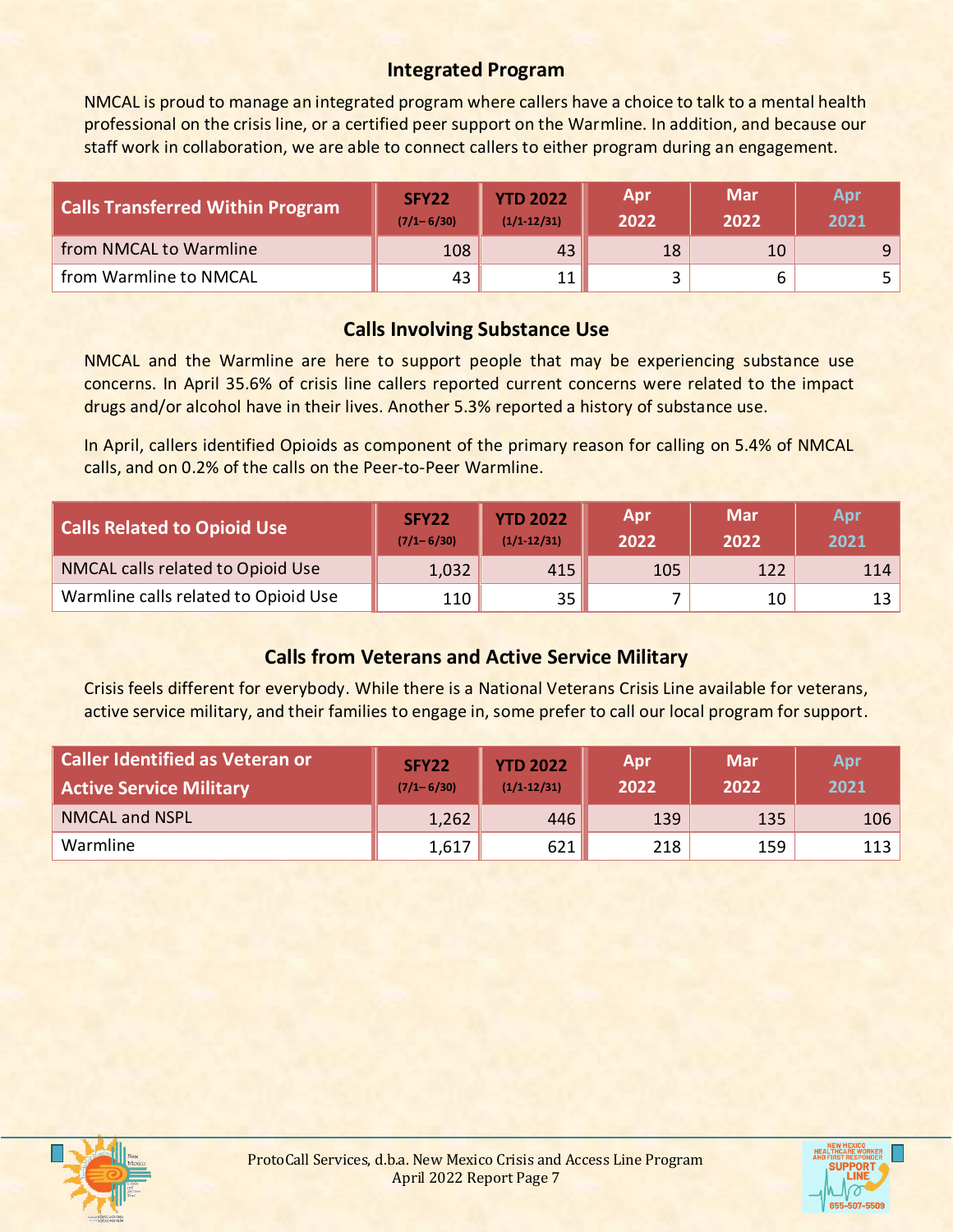#### **WARMLINE UTILIZATION DATA**

#### *Peer to Peer Warmline*

The Peer-to-Peer Warmline is answered by certified peer support specialists in recovery from their own mental health diagnosis, family / parent peer support specialists who have raised a child with a mental health diagnosis and assisted the child in navigating access to support within the system of care, as well as resource foster parent peer supports who have cared for a youth participating in the resource foster system of care. Warmline professionals are available 7 days a week, 365 days a year via phone from 7:00 a.m. – 11:30 p.m. MT and through text between 6:00 p.m. – 11:00 p.m. MT.

| <b>Warmline Call Center Data</b> | SFY22<br>$(7/1 - 6/30)$ | <b>YTD 2022</b><br>$(1/1-12/31)$ | Apr<br>2022 | <b>Mar</b><br>2022 | Apr<br>2021 |
|----------------------------------|-------------------------|----------------------------------|-------------|--------------------|-------------|
| <i>*</i> Total Calls Handled     | 41,588                  | 17,406                           | 4,541       | 4,818              | 1,994       |
| Average Call Length              | 16.4 min                | 17.8 min                         | 18.9 min    | 17.2 min           | 20.4 min    |

*\*Total calls handled does not include test calls, fax signals, etc…*

| Warmline Text Message Data               | SFY22<br>$(7/1 - 6/30)$ | <b>YTD 2022</b><br>$(1/1-12/31)$ | <b>Apr</b><br>2022 | <b>Mar</b><br>2022 | <b>Apr</b><br>2021 |
|------------------------------------------|-------------------------|----------------------------------|--------------------|--------------------|--------------------|
| <b>Total Conversations</b>               | 1,995                   | 719                              | 176                | 133                | 125                |
| Text Messages Exchanged in Conversations | 47,207                  | 18,396                           | 4,305              | 4,610              | 2,552              |

| <b>Parent/Family Peer Support Calls</b>                 | <b>SFY22</b><br>$(7/1 - 6/30)$ | <b>YTD 2022</b><br>$(1/1-12/31)$ | Apr<br>2022 | <b>Mar</b><br>2022 | Apr<br>2021 |
|---------------------------------------------------------|--------------------------------|----------------------------------|-------------|--------------------|-------------|
| Parent                                                  | 33                             | 11                               | 4           |                    |             |
| Legal Guardian (Step Parent, Grandparent, Family Member |                                | 0                                | 0           | $\Omega$           |             |
| <b>Resource/Foster Parent</b>                           |                                | 0                                | $\Omega$    | 0                  |             |
| Resource/Foster Child/Youth                             | 369                            | 75                               |             | 25                 |             |
| <b>Other Caregiver</b>                                  | 39                             | 27                               | 3           |                    | 0           |
| Noted as a Family Peer Support Call                     | 94                             | 38                               | 9           | 14                 |             |

| <b>Outcome of Warmline Calls</b>             | SFY22<br>$(7/1 - 6/30)$ | <b>YTD 2022</b><br>$(1/1-12/31)$ | Apr<br>2022 | <b>Mar</b><br>2022 | Apr<br>2021 |
|----------------------------------------------|-------------------------|----------------------------------|-------------|--------------------|-------------|
| Caller reports feeling supported by the call | 89.3%                   | 89.1%                            | 86.9%       | 87.8%              | 95.0%       |
| Caller received referrals                    | 3.4%                    | 4.5%                             | 4.9%        | 5.4%               | 0.4%        |
| Caller was transferred to an NMCAL counselor | 0.2%                    | $0.1\%$                          | 0.1%        | 0.3%               | 0.4%        |
| Emergency call to Public Safety was made     | 0.0%                    | $0.1\%$                          | 0.0%        | 0.1%               | 0.0%        |
| Other/None of the Above                      | 7.1%                    | 6.3%                             | 8.1%        | 6.5%               | 4.3%        |



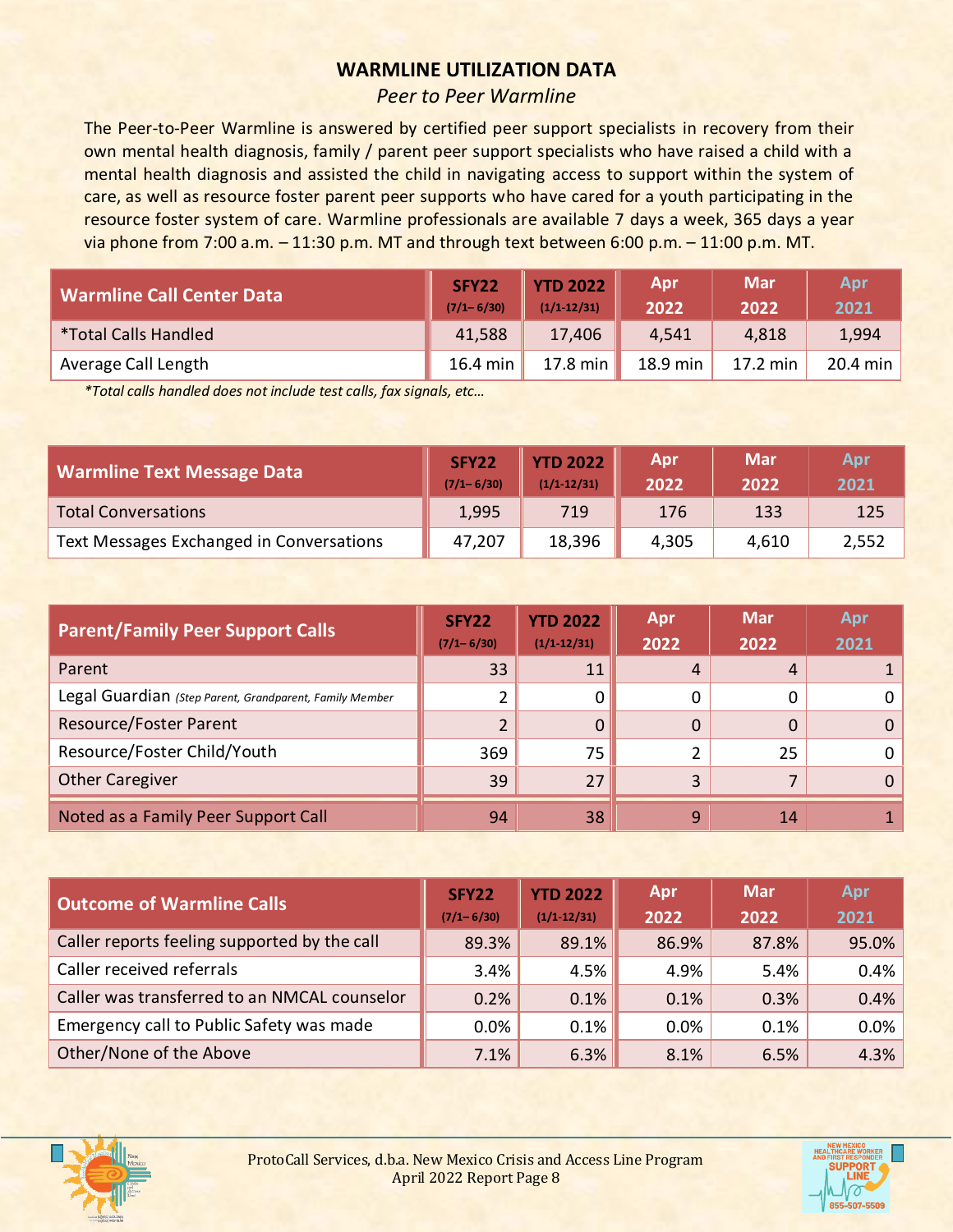Peer support is grounded in recovery principles and provides a supportive environment for wellness conversations.

| <b>Primary Presenting Problem</b><br>in Warmline Calls | <b>SFY22</b><br>$(7/1 - 6/30)$ | <b>YTD 2022</b><br>$(1/1 - 12/31)$ | Apr<br>2022 | <b>Mar</b><br>2022 | Apr<br>2021 |
|--------------------------------------------------------|--------------------------------|------------------------------------|-------------|--------------------|-------------|
| Abuse/Neglect                                          | 0.4%                           | 0.3%                               | 0.1%        | 0.3%               | 0.1%        |
| Anger Management                                       | 2.1%                           | 2.1%                               | 1.8%        | 2.6%               | 3.9%        |
| Anxiety / Situational Stress                           | 36.4%                          | 32.4%                              | 35.2%       | 30.0%              | 31.3%       |
| Cognitive Concerns / Psychosis                         | 0.3%                           | 0.2%                               | 0.4%        | 0.1%               | 0.4%        |
| Depression                                             | 5.5%                           | 5.6%                               | 4.1%        | 6.9%               | 4.3%        |
| <b>Employment and Education</b>                        | 0.4%                           | 0.5%                               | 0.5%        | 0.5%               | 1.4%        |
| Grief / Loss                                           | 1.5%                           | 1.9%                               | 1.7%        | 1.8%               | 1.0%        |
| Healthcare                                             | 1.3%                           | 1.9%                               | 1.9%        | 2.0%               | 1.4%        |
| Housing                                                | 0.6%                           | 0.8%                               | 0.8%        | 0.6%               | 1.2%        |
| Immediate support                                      | 0.0%                           | 0.0%                               | 0.0%        | 0.0%               | 0.0%        |
| <b>Interpersonal Relationships</b>                     | 5.7%                           | 5.7%                               | 7.5%        | 5.7%               | 5.1%        |
| Isolation / Loneliness                                 | 19.3%                          | 21.7%                              | 17.2%       | 23.0%              | 29.3%       |
| Medication / Wellness Check In                         | 0.3%                           | 0.2%                               | 0.3%        | 0.2%               | 0.6%        |
| Resources / Community Referrals                        | 0.5%                           | 0.4%                               | 0.3%        | 0.6%               | 0.5%        |
| <b>Sexual Assault</b>                                  | 0.1%                           | 0.2%                               | 0.3%        | 0.0%               | 0.2%        |
| Spirituality                                           | 0.3%                           | 0.3%                               | 0.3%        | 0.3%               | N/A         |
| <b>Substance Use</b>                                   | 1.1%                           | 1.0%                               | 1.3%        | 1.3%               | 1.0%        |
| Self-Injury                                            | 0.1%                           | 0.2%                               | 0.2%        | 0.3%               | 0.0%        |
| <b>Thoughts of Suicide</b>                             | 0.4%                           | 0.3%                               | 0.2%        | 0.3%               | 0.5%        |
| <b>Administrative Call</b>                             | 0.0%                           | 0.0%                               | 0.0%        | 0.0%               | 0.0%        |
| <b>Other Mental Health Concern</b>                     | 2.8%                           | 4.5%                               | 3.2%        | 5.1%               | 0.8%        |
| Other                                                  | 20.8%                          | 19.9%                              | 22.7%       | 18.5%              | 16.8%       |

| Warmline Referrals^<br>- to community resources | SFY <sub>22</sub><br>$(7/1 - 6/30)$ | <b>YTD 2022</b><br>$(1/1-12/31)$ | Apr<br>2022              | <b>Mar</b><br>2022 | Apr<br>2021 |
|-------------------------------------------------|-------------------------------------|----------------------------------|--------------------------|--------------------|-------------|
| Referred to Community BH Agency                 | 292                                 | 65                               | 35                       | 8                  | 9           |
| *Submitted OpenBeds Referral                    | 0                                   | 0                                | 0                        | 0                  | N/A         |
| Referred to Community Support Services          | 1,133                               | 233                              | 69                       | 71                 | 60          |
| <b>Recommended Support Meeting</b>              | 223                                 | 47                               | 6                        | 10                 | 3           |
| Recommended Wraparound Program                  | $\Omega$                            | 0                                | $\Omega$                 | $\Omega$           |             |
| Recommended Family Peer Support                 | 5                                   |                                  | 0                        | $\mathbf{1}$       | 0           |
| *Suggested NM 5-Actions Program                 | 23                                  | 21                               | $\overline{\phantom{a}}$ | 5                  | $\Omega$    |
| Already in Services                             | 3,269                               | 1,180                            | 351                      | 76                 | 213         |
| <b>Referral Declined</b>                        | 325                                 | 72                               | 19                       | 21                 | 0           |
| Situation Ineligible for Referral               | 13,406                              | 4,718                            | 184                      | 1,772              | 198         |

*\*Option added in December 2021*

*^Multiple options can be selected, resulting in a data collection in more than one field within this table*



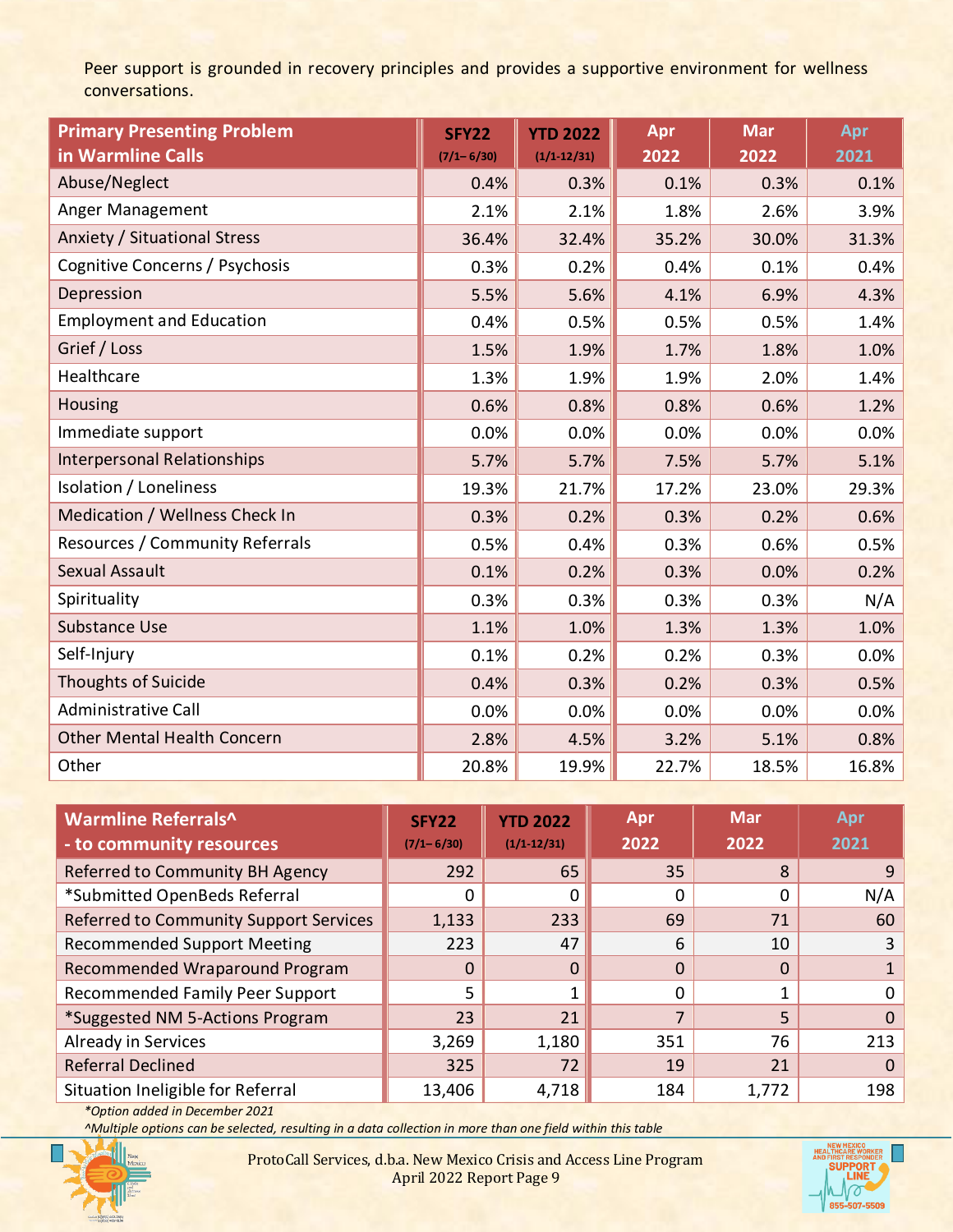Warmline callers are asked for their county of residence, as a way for peer supports to assist the callers and texters to engage with additional resources and support services beyond the call or text. It is important to note that demographic information is not gathered on all calls, as callers may (1) decline providing information, (2) the caller may not know how to answer, or (3) the peer support may not ask the question (due to the nature of the call).

Like most Warmlines, there are a large number of callers who contact the Warmline peer-to-peer support program regularly.

| <b>County of Residence</b> | <b>SFY22</b>   | <b>YTD 2022</b> | Apr            | <b>Mar</b>     | Apr              |
|----------------------------|----------------|-----------------|----------------|----------------|------------------|
| -Warmline Calls            | $(7/1 - 6/30)$ | $(1/1 - 12/31)$ | 2022           | 2022           | 2021             |
| <b>Bernalillo</b>          | 8,565          | 3,381           | 762            | 810            | 193              |
| Catron                     | $\mathbf 0$    | $\mathbf 0$     | $\mathbf 0$    | $\mathbf 0$    | 0                |
| Chaves                     | 78             | 9               | $\mathbf 0$    | $\mathbf{1}$   | $\pmb{0}$        |
| Cibola                     | 60             | 27              | 12             | 6              | $\mathbf{1}$     |
| Colfax                     | 20             | 8               | $\mathbf 0$    | $\mathbf 0$    | $\pmb{0}$        |
| Curry                      | $\mathbf{1}$   | $\mathbf 1$     | $\mathbf 0$    | $\mathbf 1$    | $\mathbf 0$      |
| De Baca                    | $\mathbf 0$    | $\mathbf 0$     | $\mathbf 0$    | $\overline{0}$ | $\boldsymbol{0}$ |
| Dona Ana                   | 1,978          | 956             | 210            | 288            | 64               |
| Eddy                       | 386            | 20              | $\mathbf{1}$   | 5              | 27               |
| Grant                      | 786            | 353             | 81             | 132            | 41               |
| Guadalupe                  | $\pmb{0}$      | $\mathbf 0$     | $\pmb{0}$      | $\mathbf 0$    | $\pmb{0}$        |
| Harding                    | $\mathbf 0$    | $\mathbf 0$     | $\mathbf 0$    | $\mathbf 0$    | $\mathbf 0$      |
| Hidalgo                    | 8              | 8               | 5              | 3              | $\boldsymbol{0}$ |
| Lea                        | $\mathbf{1}$   | $\mathbf 1$     | $\mathbf{1}$   | $\mathbf 0$    | $\mathbf 0$      |
| Lincoln                    | 37             | 37              | $\mathbf 1$    | 36             | $\pmb{0}$        |
| Los Alamos                 | $\mathbf 0$    | $\mathbf 0$     | $\mathbf 0$    | $\mathbf 0$    | $\mathbf 0$      |
| Luna                       | 17             | 17              | 8              | 9              | $\boldsymbol{0}$ |
| McKinley                   | 13             | 13              | $\overline{7}$ | 6              | $\mathbf 0$      |
| Mora                       | 19             | 19              | $\mathbf 0$    | $\mathbf 0$    | $\mathbf 0$      |
| Otero                      | 393            | 102             | 35             | 22             | 14               |
| Quay                       | $\mathbf{1}$   | $\mathbf{1}$    | $\mathbf{1}$   | $\mathbf 0$    | $\boldsymbol{0}$ |
| Rio Arriba                 | 138            | 34              | 15             | 14             | $\mathbf 0$      |
| Roosevelt                  | 17             | 17              | $\mathbf{1}$   | 10             | $\boldsymbol{0}$ |
| San Juan                   | 164            | 164             | 55             | 109            | $\mathbf 0$      |
| San Miguel                 | 402            | 156             | 54             | 31             | 34               |
| Sandoval                   | 1,070          | 422             | 97             | 104            | 137              |
| Santa Fe                   | 921            | 249             | 33             | 50             | 36               |
| Sierra                     | 2,245          | 1,010           | 196            | 292            | 152              |
| Socorro                    | 91             | 32              | 12             | 9              | $\mathbf{1}$     |
| Taos                       | 1,214          | 376             | 98             | 98             | 109              |
| Torrance                   | $\mathbf{1}$   | $\mathbf{1}$    | $\mathbf 0$    | $\mathbf{1}$   | $\overline{0}$   |
| Union                      | $\mathbf 0$    | $\mathbf 0$     | $\mathbf 0$    | 0              | 0                |
| Valencia                   | 201            | 28              | 5              | 5              | 5                |
| Outside NM                 | $\pmb{0}$      | $\mathbf 0$     | $\pmb{0}$      | $\mathbf 0$    | $\pmb{0}$        |